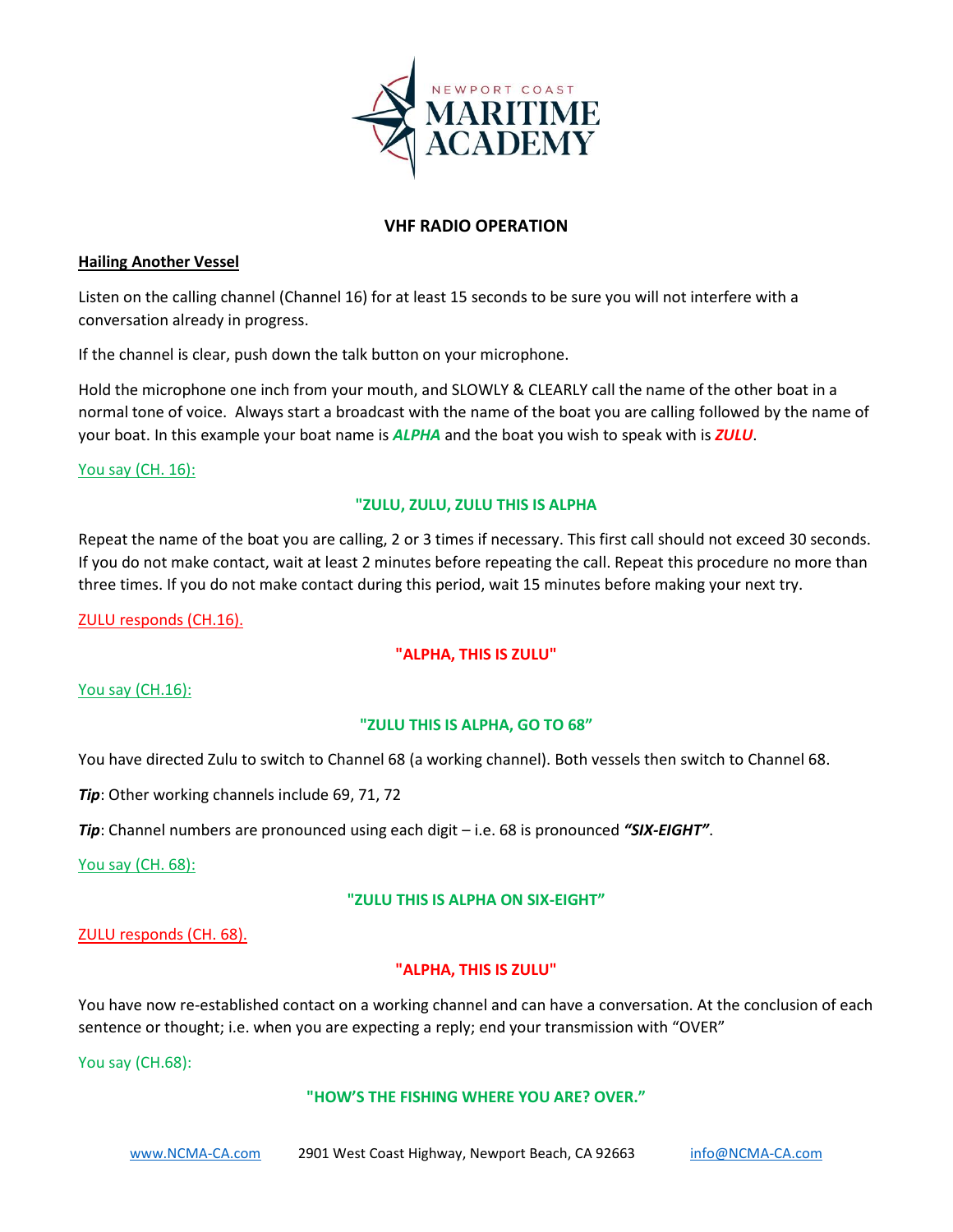

Keep in mind there only a few working channels for all boaters. Think before you speak and keep your message simple. It should be about your boat's business and not longer than 3 minutes in length. At the conclusion of the conversation each boat then acknowledges completion of the call, and says

### **"ALPHA OUT, RETURNING TO ONE-SIX"**

**"ZULU OUT, RETURNING TO ONE-SIX"**

Both vessels return to VHF CH 16.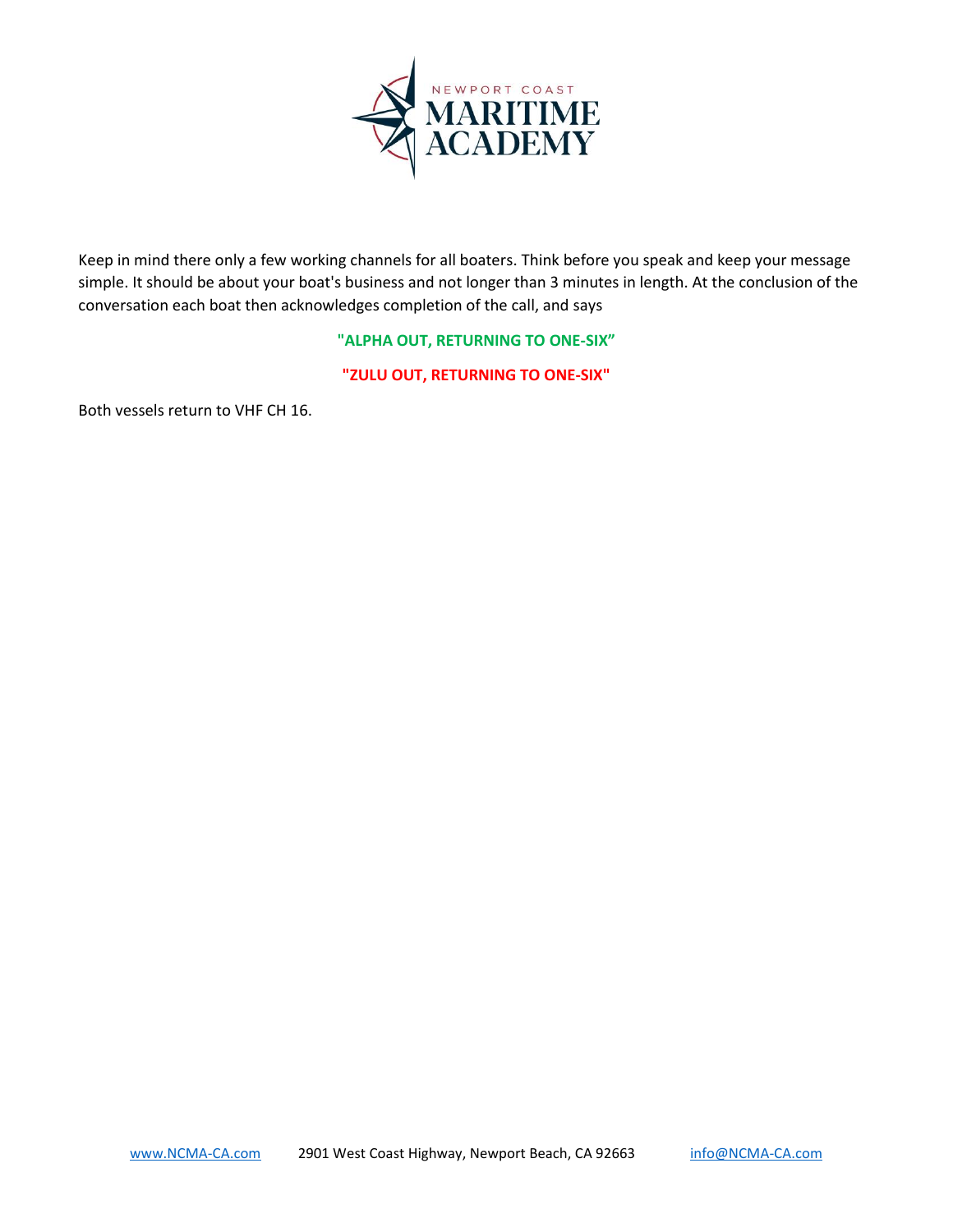

### **EMERGENCY CALLS**

There are three types of emergency calls that have priority on Channel 16: **MAYDAY** (distress), **PAN-PAN** (urgency) & **SECURITE** (safety)

- 1. **MAYDAY (pronounced** *May-Day***). DISTRESS**: Use this call when you are threatened by grave and imminent danger, life threatening emergency or you observe another vessel in distress. Examples are sinking, fire, life threatening medical emergency, observing same of another vessel.
- 2. **PAN-PAN. (pronounced** *Pahn-Pahn***). URGENCY**: Use this call when there is a threat to the safety of a person or boat, but the threat is not imminent or life threatening. Examples of PAN-PAN calls are: loss of a person overboard, running out of fuel, losing your way in a fog, getting entangled in fishing gear, or being unable to control or operate your vessel.
- 3. **SECURITE (pronounced Say-Cure-It-Tay.) SAFETY:** Use and listen for this call for navigation safety messages. You will hear it used before weather alerts, warnings of navigational hazards, and operational signals (such as when a boat is backing out of a slip or approaching a blind bend). You may use this call to report a navigational hazard such as a partially-sunken object in a busy channel.

To issue a **MAYDAY** call on Channel 16 have ready the following information:

- 1. Boat name
- 2. Your GPS position
- 3. The nature of the emergency
- 4. Number of passengers on board (all wearing life jackets)
- 5. Present seaworthiness of vessel
- 6. Description of vessel (type, color, length)

# You say (CH. 16):

# **"MAYDAY, MAYDAY, MAYDAY THIS IS <<Boat Name>>**

**SPEAK SLOWLY & CLEARLY.** Repeat until contact is established.

# Coast Guard responds (CH.16).

**"<<Boat Name>> this is Coast Guard sector Los Angeles. Are you in any immediate danger. Over"**

#### You say (CH. 16):

# **"Coast Guard Sector Los Angeles <<State the nature of your emergency>>**

# **Our location is << read GPS position from electronic chartplotter or VHF radio>>**

Conversation with Coast Guard will continue...

*Please note that actual VHF conversations and emergencies will vary in format and content. We offer these hypothetical scenarios solely as a guide for training. For CA Guide to Boating Laws & Safety visit [https://dbw.parks.ca.gov/pages/28702/files/DBW\\_ABCs\\_of\\_Boating\\_2017.pdf](https://dbw.parks.ca.gov/pages/28702/files/DBW_ABCs_of_Boating_2017.pdf)*